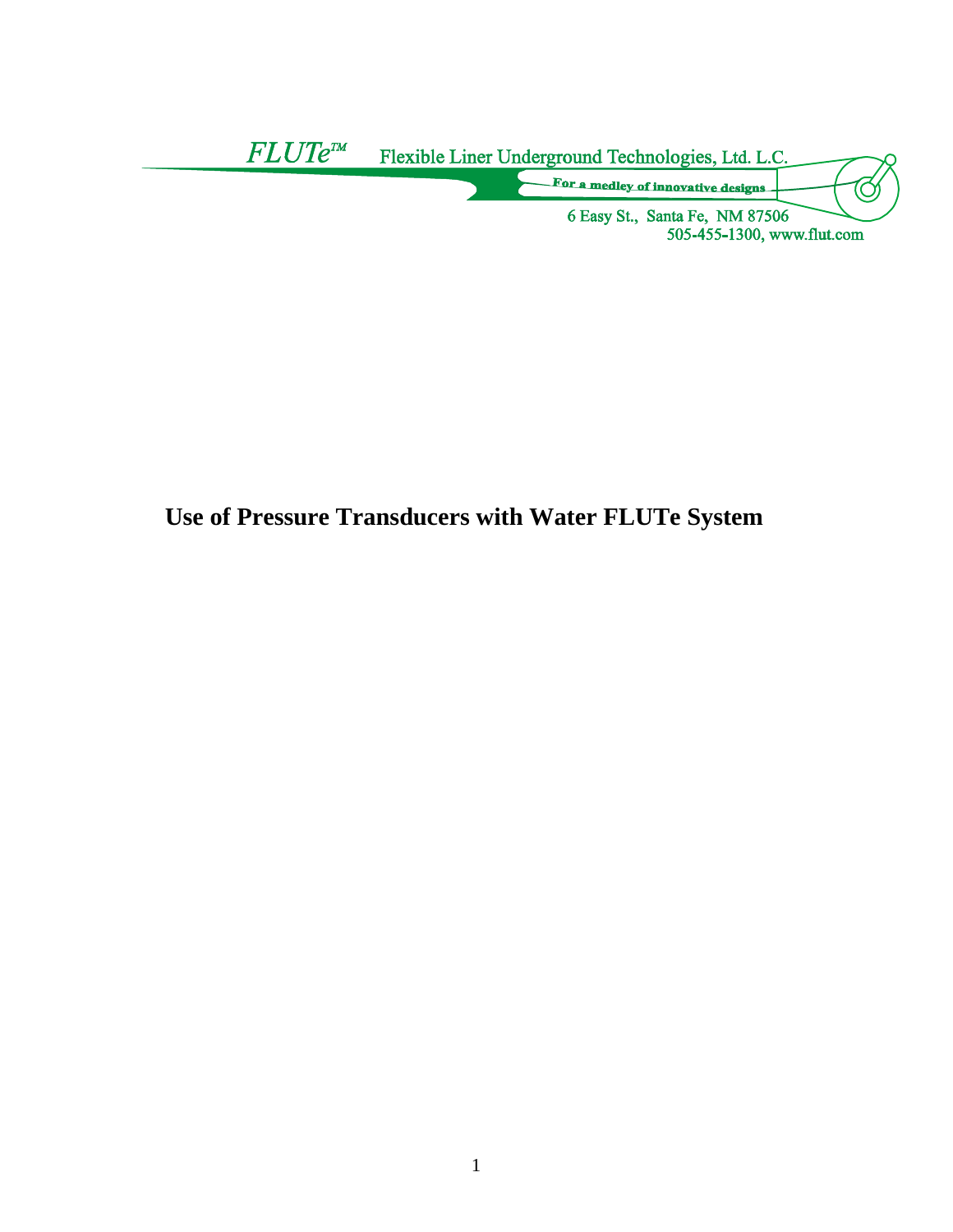## **Use of Pressure Transducers with Water FLUTe System**

#### **Purpose**

This guide explains where the pressure transducer is located in the Water FLUTe system and how the formation head is measured at each port both manually and with the pressure transducer. The manual measurement is required to determine the precise depth of the pressure transducer in the borehole. Given the depth of the transducer, all future head measurements can be determined from the transducer measurements.

#### **Geometry**

The Water FLUTe multi level sampling system is shown in Fig. 1. The formation water flows from the formation into the spacer interstitial space and via the annular spacer into the port. The water is conducted from the port to the bottom of the hole and upward into the pump tube volume through the first check valve. The water from the port fills the pump tube to the level of the natural head in the formation.

When pressure transducers are part of the design, the pressure transducer is located just below the first check valve on the port to pump tube (Fig 2.). The pressure transducer measures the water pressure in the tube at the elevation of the transducer diaphragm shown in Fig. 2.

The water from the port also fills the sample tube though the second check valve. If the system has been pumped, the sample tube may also be filled to the surface.

### **Calibration of the pressure transducer**

Since the pressure transducer measures the head in the port-to-pump tube which is open to the formation, the pressure measured is the head in the formation at the depth of the transducer diaphragm (Fig 2). If one knows the depth of the transducer below the ground surface, the water table depth below the surface can be calculated directly for that port ( WT bgs = depth transducer - head measured by transducer).

Another simple means of measuring the water table depth is to tag the depth of the water in the pump tube (Fig. 2) if the water table is less than 200 ft. (For deeper water tables, contact FLUTe for a special tag line.) The water level for each port can be manually measured by removing the plug in the pump tube and lowering a slender  $(\sim 1/4)$  electric water level meter to the water surface in the pump tube. If one has measured the depth to the water in the pump tube, he can calculate the depth to the transducer (depth to transducer = WT Depth bgs+ head measured by transducer). Since the actual depth of the transducer is not precisely known when the liner is emplaced due to a variety of factors, including the actual depth of the hole, the depth of the transducer is best determined from this manual measurement of the water table in the pump tube. The first check valve has a Teflon ball so as to minimize any perturbation to the equilibration of the water in the pump tube at the actual water table for that port.

However, because of the fact that the check valve will prevent the water flow out of the pump tube to the port, the water level in the pump tube can not follow a dropping water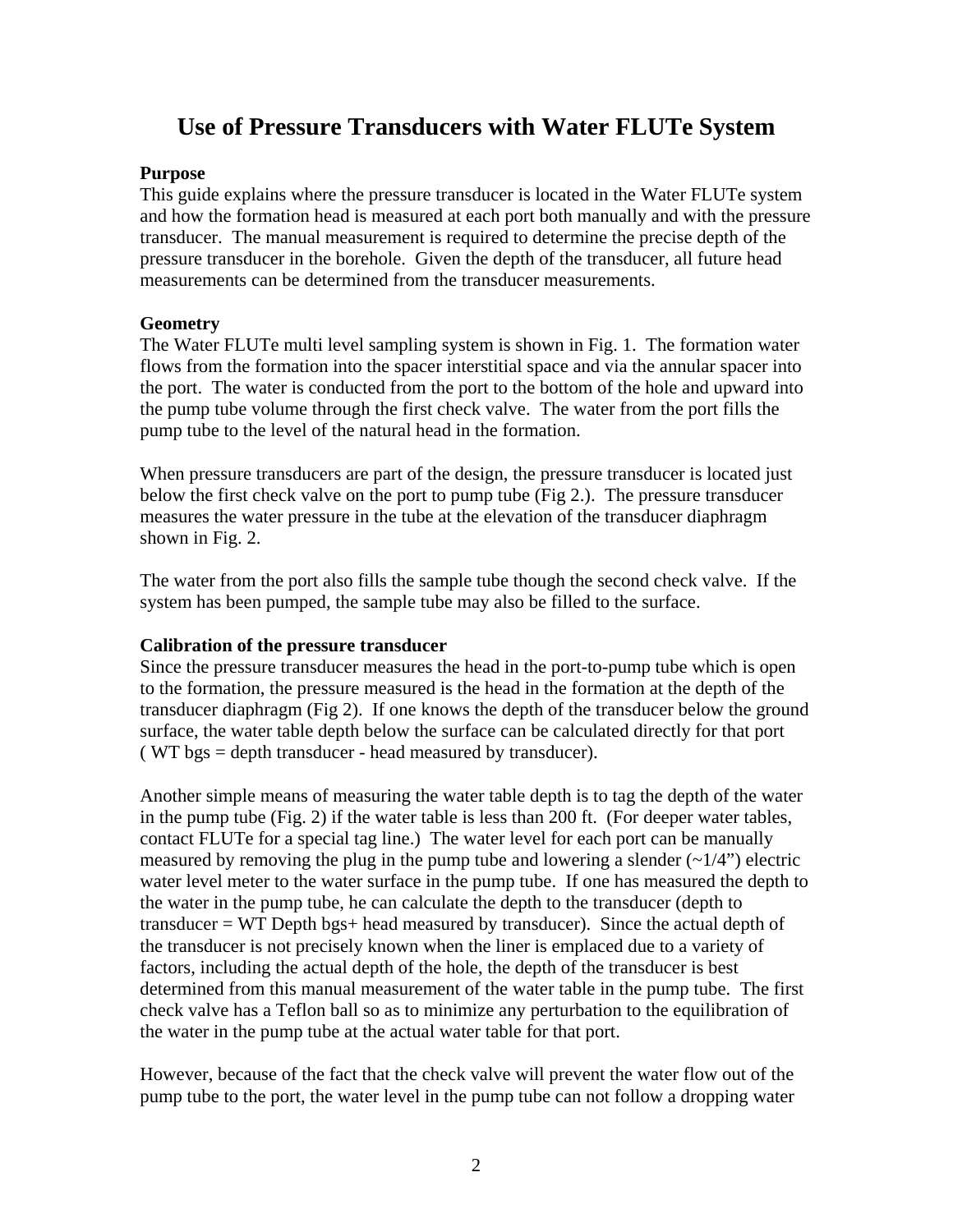table in time. In order to obtain the correct current water table, the entire contents of the pump tube and sampling tube must be expelled to allow the pump tube to fill to the current water table level. Therefore, a gas pressure source should be used with the normal water sampling valves to expel all of the water from the system just as described for the purge procedure in the water sampling procedure (Fig. 3). The water sampling procedure is available from FLUTe.

It is important to remember that the pressure transducer is connected directly to the formation and is not measuring through any check valves. Therefore, the transducer follows the head changes in the formation. As the pump refills, the transducer will follow the last portion of the rising head in the pump when the flow velocity of the water in the pump is very low.

#### **Procedure for calibration of the pressure transducer**

To obtain the depth of the transducer in the hole, purge the pump of all water and let it equilibrate to a new water level equal to the water table in the formation. Measure the depth of the water table in the pump tube. This is the depth of the water table in the formation for that port (it may not be the water table measured in the open hole). Add the head measured in the pump tube to the head measured by the transducer. The sum is the depth of the transducer below the surface. For all future head measurements in the formation (water table depths below the surface), subtract the transducer head measurement from the transducer depth. This same procedure is used for each port. This will provide the depth to the water table for each port elevation in the formation. For absolute elevations, convert the depths below the surface to elevation values.

Once the depth of each transducer has been determined, it does not need to be remeasured. However, with time the transducer calibration may drift. The manual measurement of the water table allows the transducer effective depth to be determined as often as desired. Always replace the plugs in the top of the pump tubes.

FLUTe provides pressure transducers for specified ports as a service to our customers for the retail price of the transducer and cable with appropriate fittings. The transducer calibration information is also provided by FLUTe as received from the manufacturer. The warranty of the transducer and associated hardware is the responsibility of the manufacturer. For information on the transducers, please contact the manufacturer.

For any questions about this procedure, call 888-33-32433.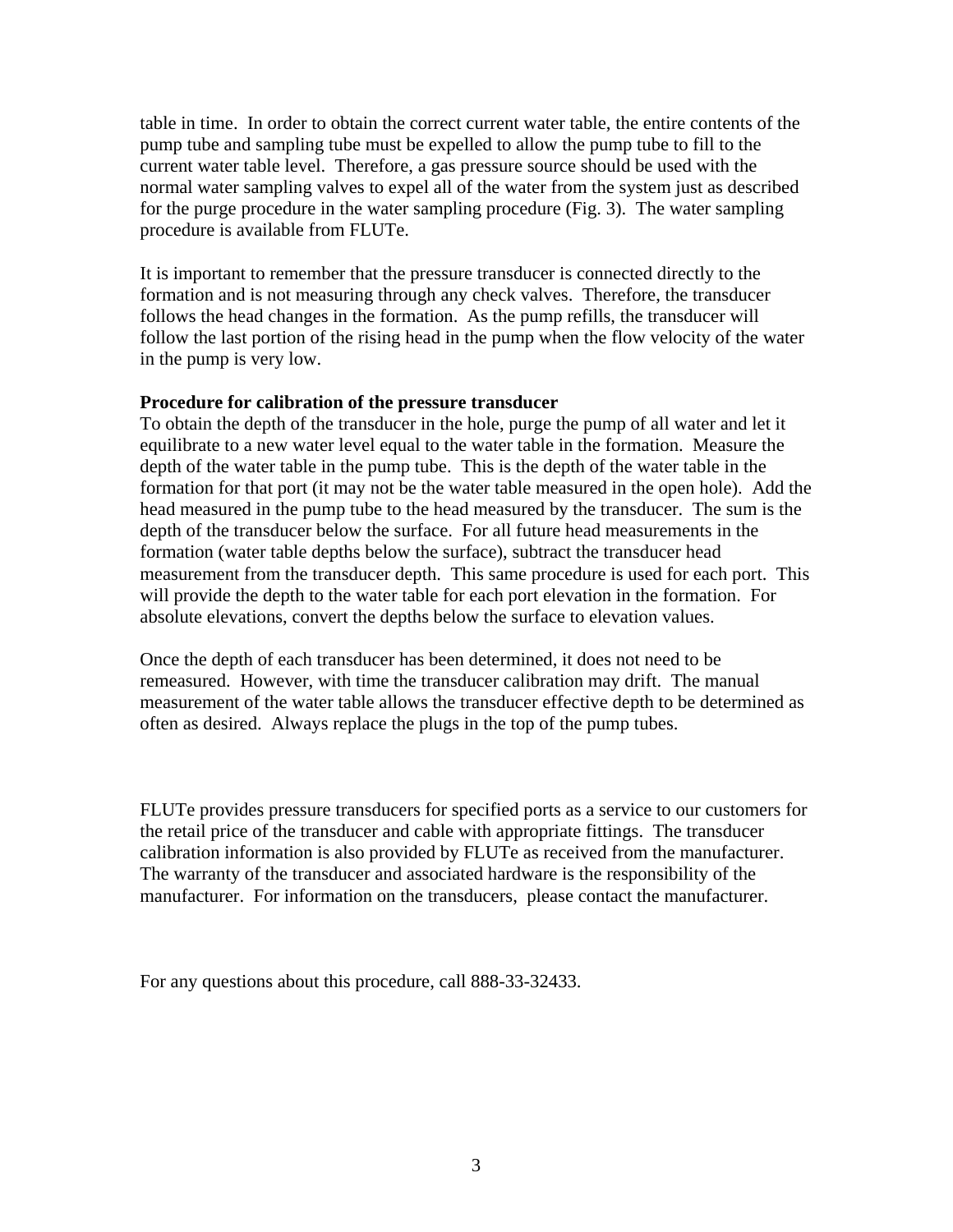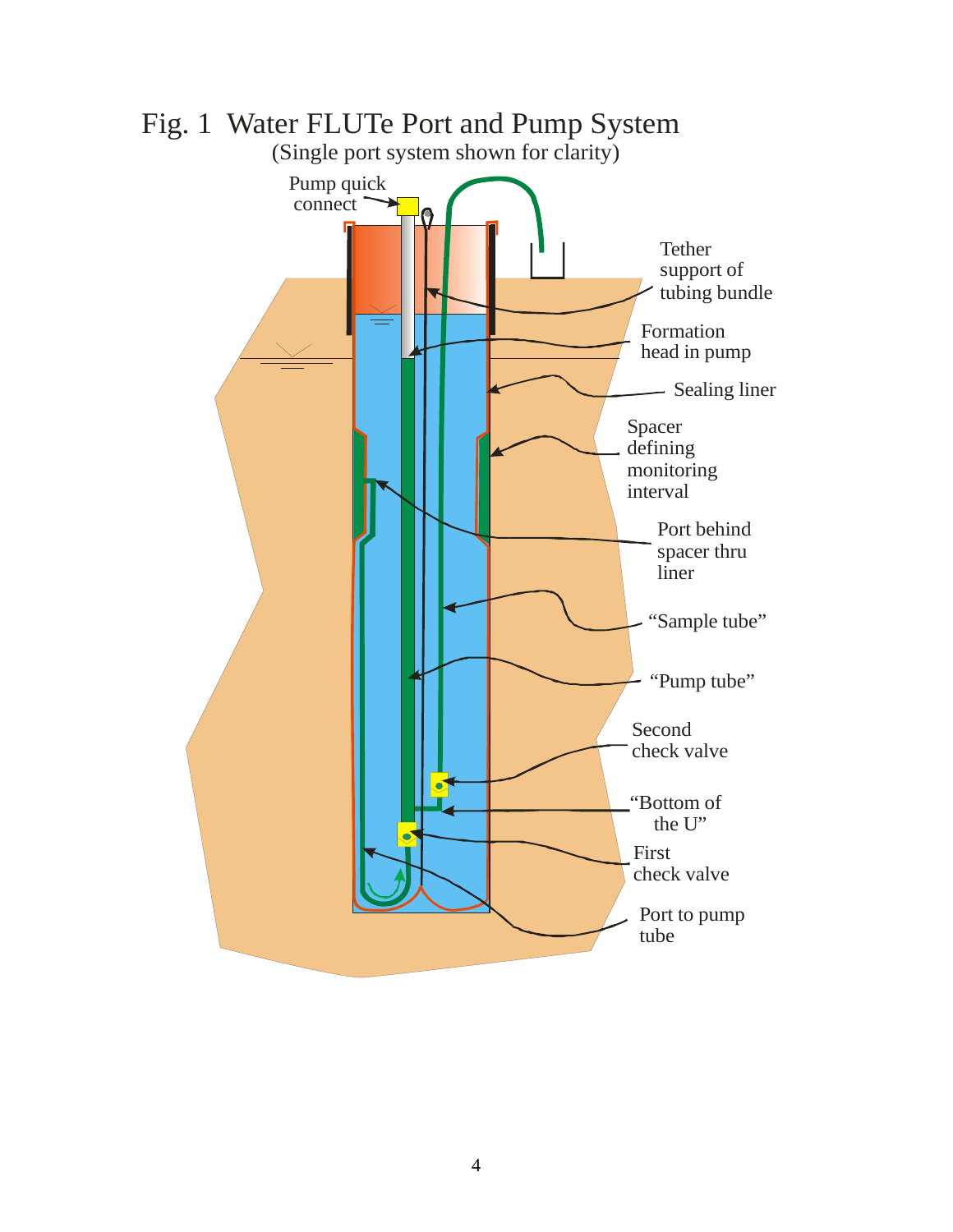

Fig. 2 Water FLUTe port/pump with Transducer